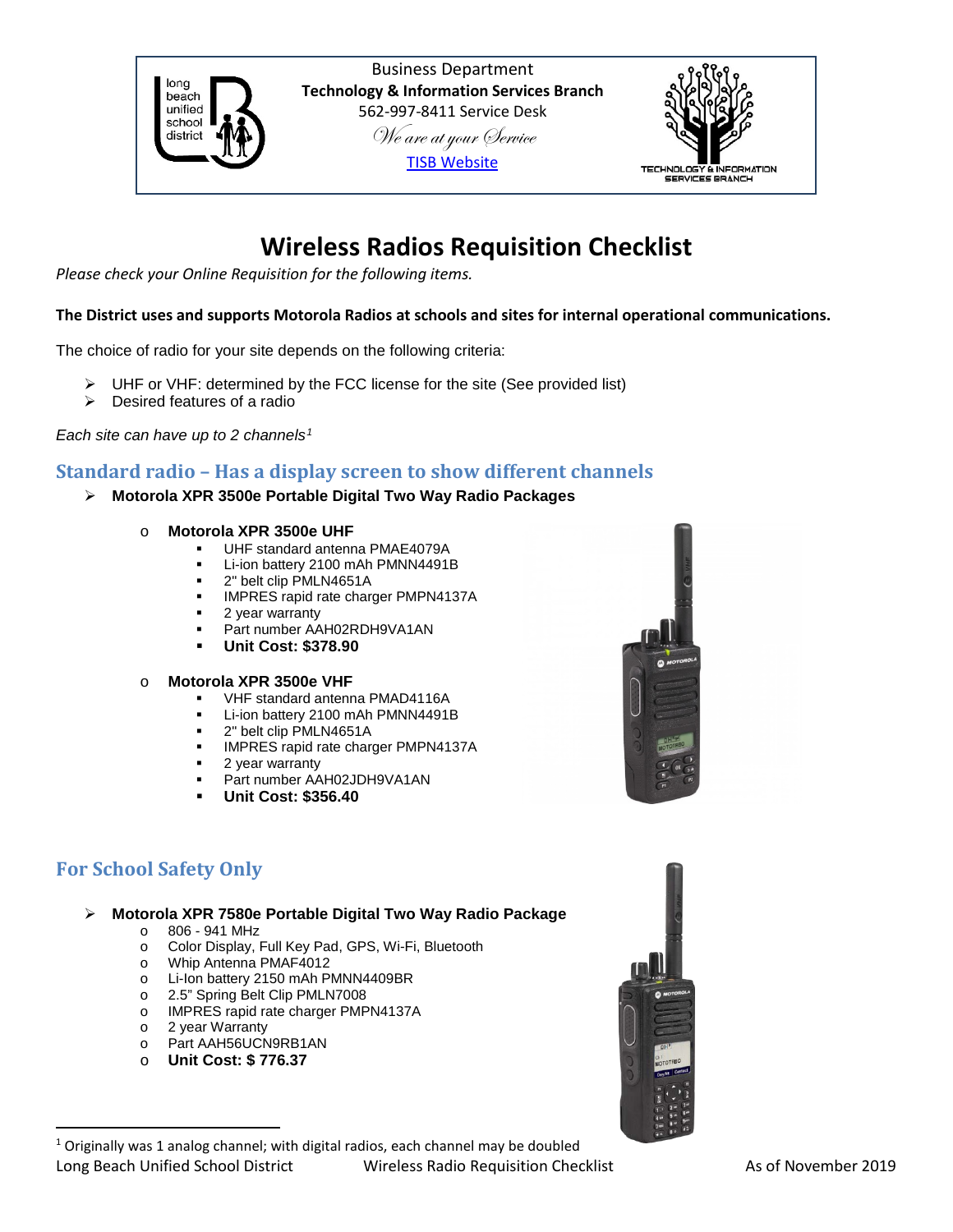# **Accessories**

 $\triangleright$  Standard XPR 3500e Series



 $\triangleright$  School Safety XPR 7500e Series

| <b>Remote Speaker</b><br>P/N: NNTN8383                     | \$160.00 |
|------------------------------------------------------------|----------|
| Headset (Combination of speaker and mic)<br>P/N: PMLN6129A | \$90.00  |